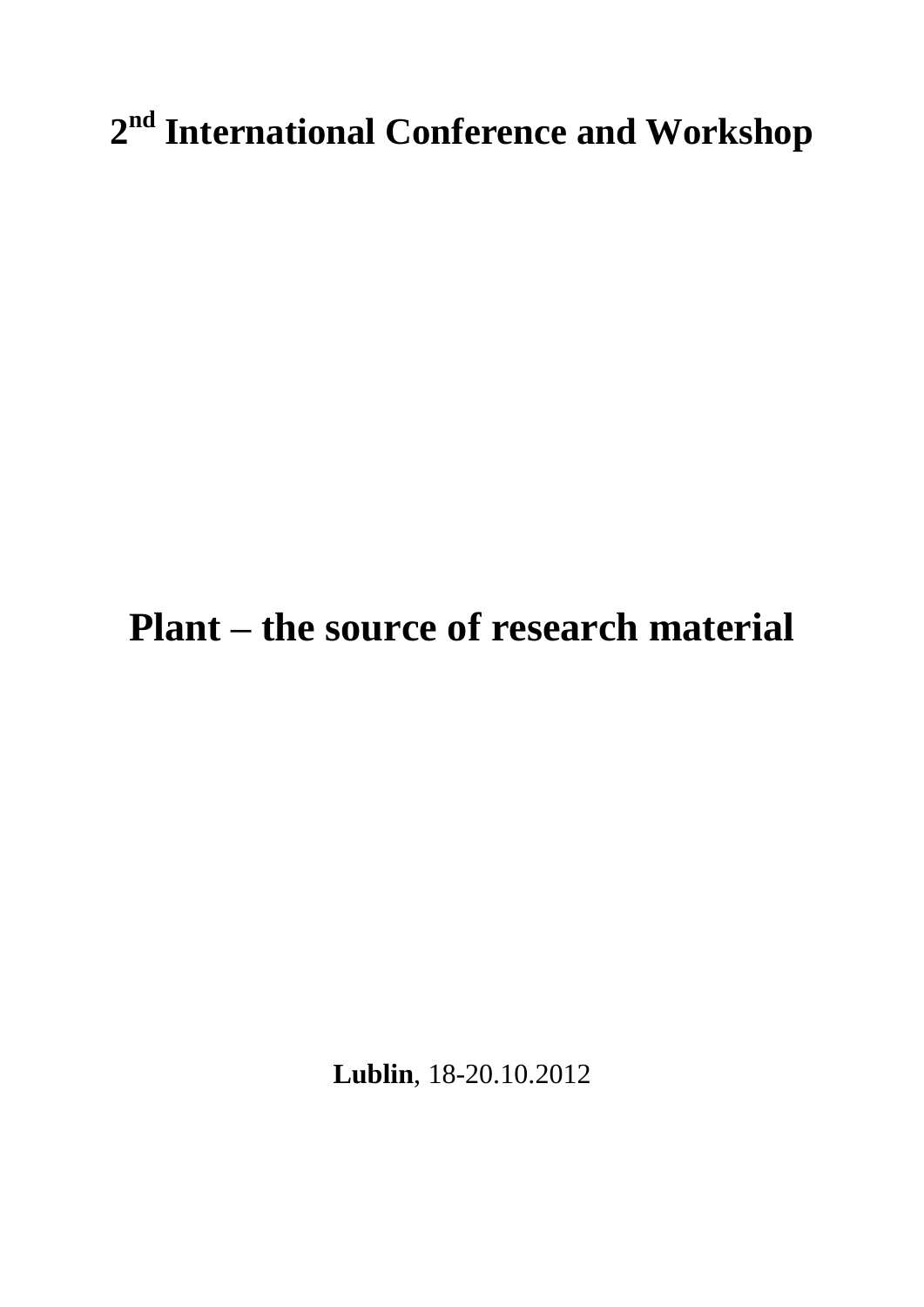





**ORGANISERS**

# **Society for Pharmaceutical Sciences, Lublin Botanical Garden of Maria Curie Sklodowska University in Lublin**

## **Polish Academy of Science Lublin**

## **PATRONAGE OF HONOUR**

His Magnificence Rector of Maria Curie-Skłodowska University Prof. dr hab. Stanisław Michałowski

His Magnificence Rector of the Medical University of Lublin Prof. dr hab.Andrzej Drop

His Magnificence Rector of the University of Life Sciences in Lublin **Prof. dr hab. Marian Wesołowski**

## **CONFERENCE CO-ORGANIZERS:**

Chair and Department of Pharmaceutical Botany, Medical University of Lublin Chair of Chemistry, Department of Analytical Chemistry, Medical University of Lublin Chair of Chemistry, Department of Inorganic Chemistry, Medical University of Lublin Department of Plant Physiology, Institute of Biology and Biochemistry, Maria Curie-Sklodowska University Department of Vegetable Crops and Medicinal Plants, University of Life Sciences in Lublin Scientific Society of Lublin Committee of Medical Sciences, PAS Branch in Lublin Polish Botanical Society, Branch in Lublin Committee of Biochemistry and Biophysics PAS





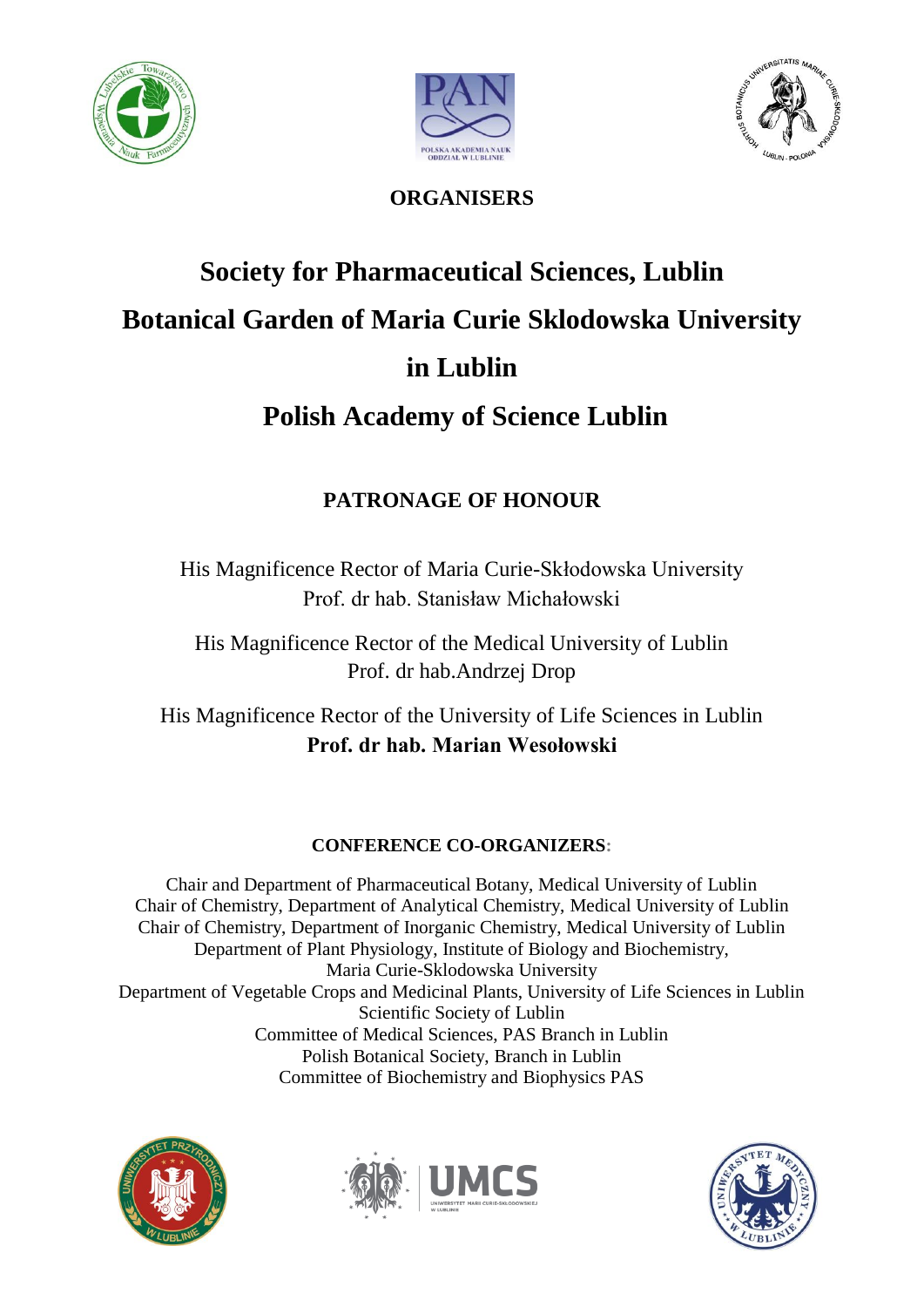## **CONFERENCE SCIENTIFIC COMMITTEE:**

## **Chairman of Scientific Committee:** prof. dr hab. Monika Waksmundzka-Hajnos;

## **Vice-Chairman of Scientific Committee:** prof. dr hab. Grażyna Biała;

prof. dr Ravi Bhushan; dr hab. Anna Bogucka-Kocka; prof. dr hab. Andrzej Borowy; prof. dr Giuseppe Cannazza; prof. dr hab. Tadeusz Dzido; prof. dr hab. Jan Gliński; dr hab. Bronisław Głód; dr hab. Krzysztof Grzywnowicz, prof. nadzw. UMCS prof. dr hab. Mieczysław Hajnos; prof. dr hab. Zbigniew Janeczko; dr hab. Krzysztof Joźwiak, prof. nadzw. UM w Lublinie; prof. dr hab. inż. Marcin Kamieński; prof. dr hab. Tadeusz Kęsik; prof. dr hab. Ryszard Kocjan; dr hab. Janusz Kocki, prof. nadzw. UM w Lublinie; prof. dr hab. Teresa Kowalska; prof. dr hab. Tadeusz Krzaczek; dr Alexandre Maciuk; prof. dr hab. Waldemar Maksymiec; dr hab. Renata Nowak; prof. dr hab. Wiesław Oleszek; prof. dr hab. Helena D. Smolarz, prof. dr hab. Edward Soczewiński; prof. dr hab. Janusz Solski; prof. dr hab. Zofia Machowicz-Stefaniak; dr hab. Ewa Szczuka, prof. nadzw. UMCS; prof. dr Živoslav Lj. Tešić; prof. dr hab. Tomasz Trojanowski; prof. dr hab. Anna Tukiendorf; prof. dr hab. Elżbieta Weryszko-Chmielewska; prof. dr Jean-Luc Wolfender; prof. dr Christian H. W. Zidorn.

## **CONFERENCE ORGANIZING COMMITTEE**

## **Chairman of Organizing Committee:** dr hab. Anna Bogucka-Kocka;

## **Vice-Chairman of Organizing Committee:** dr Ireneusz Sowa;

Prof. dr hab. Grażyna Biała; mgr Marcin Czop; mgr Piotr Drączkowski; dr inż. Sławomir Dresler; dr Katarzyna Dzida; mgr Radosław Gwarda; mgr Agnieszka Jóźwiak; dr hab. Janusz Kocki prof. nadz. UM; mgr Tomasz Kubrak; mgr Dorota Nowak; dr Jakub Nowak; dr hab. Renata Nurzyńska-Wierdak, prof. nadzw. UP w Lublinie; mgr Anna Och; mgr Marek Och; mgr inż. Karolina Pająk; mgr Ewelina Rutkowska; mgr inż. Maciej Strzemski; dr Katarzyna Szewczyk; mgr Wojciech Szwerc; dr Grażyna Szymczak; mgr Rafał Urniaż; mgr inż. Artur Wnorowski; mgr Michał Woźniak;; dr Magdalena Wójciak-Kosior; dr Grażyna Zawiślak.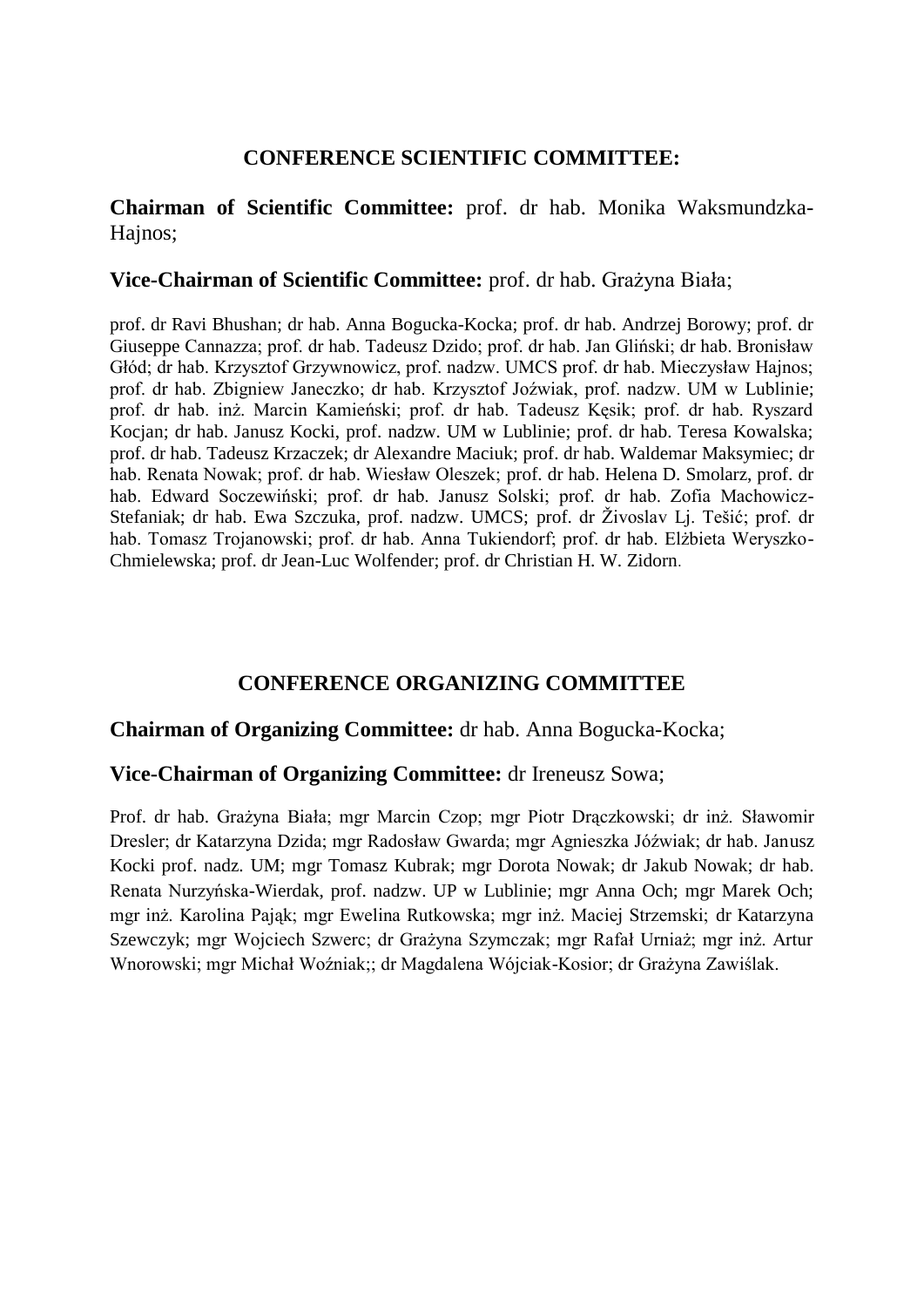## **PROGRAMME**

## **Wednesday 17.10.2012**

## **18.00-20.00 REGISTRATION-VICTORIA HOTEL (55/60 NARUTOWICZA ST.)**

## **Thursday, 18.10.2012**

#### **7.30-8.15 REGISTRATION-VICTORIA HOTEL (55/60 NARUTOWICZA ST.)**

#### **8.15-9.00 OPENING CEREMONY**

#### **PLENARY SESSION I**

**CHAIRS: Prof. Zivoslav Tesic, Prof. dr hab. Monika Waksmundzka-Hajnos,** 

 **Prof. dr hab. Teresa Kowalska, Prof. dr hab. Kazinierz Trębacz** 

**9.00-9.30** STANOWISKA NATURALNE I POLA UPRAWNE ŹRÓDŁEM SUROWCÓW

#### ZIELARSKICH

**Prof. dr hab. Tadeusz Kęsik**

**9.30-10.00** KWIATY DLA CHOREGO INACZEJ, CZYLI ROŚLINY W TERAPIACH

ONKOLOGICZNYCH

 **Prof. dr hab. Zygmunt Pojda**

**10.00-10.30** ANTYOKSYDACYJNE WŁAŚCIWOŚCI ROŚLIN

 **Prof. dr hab. Maria Leja**

**10.30-11.00** MSZAKI (BRYOPHYTA) JAKO POTENCJALNE ŹRÓDŁO ROŚLINNYCH

SUBSTANCJI BIOLOGICZNIE CZYNNYCH

**Dr hab. Adam Stebel**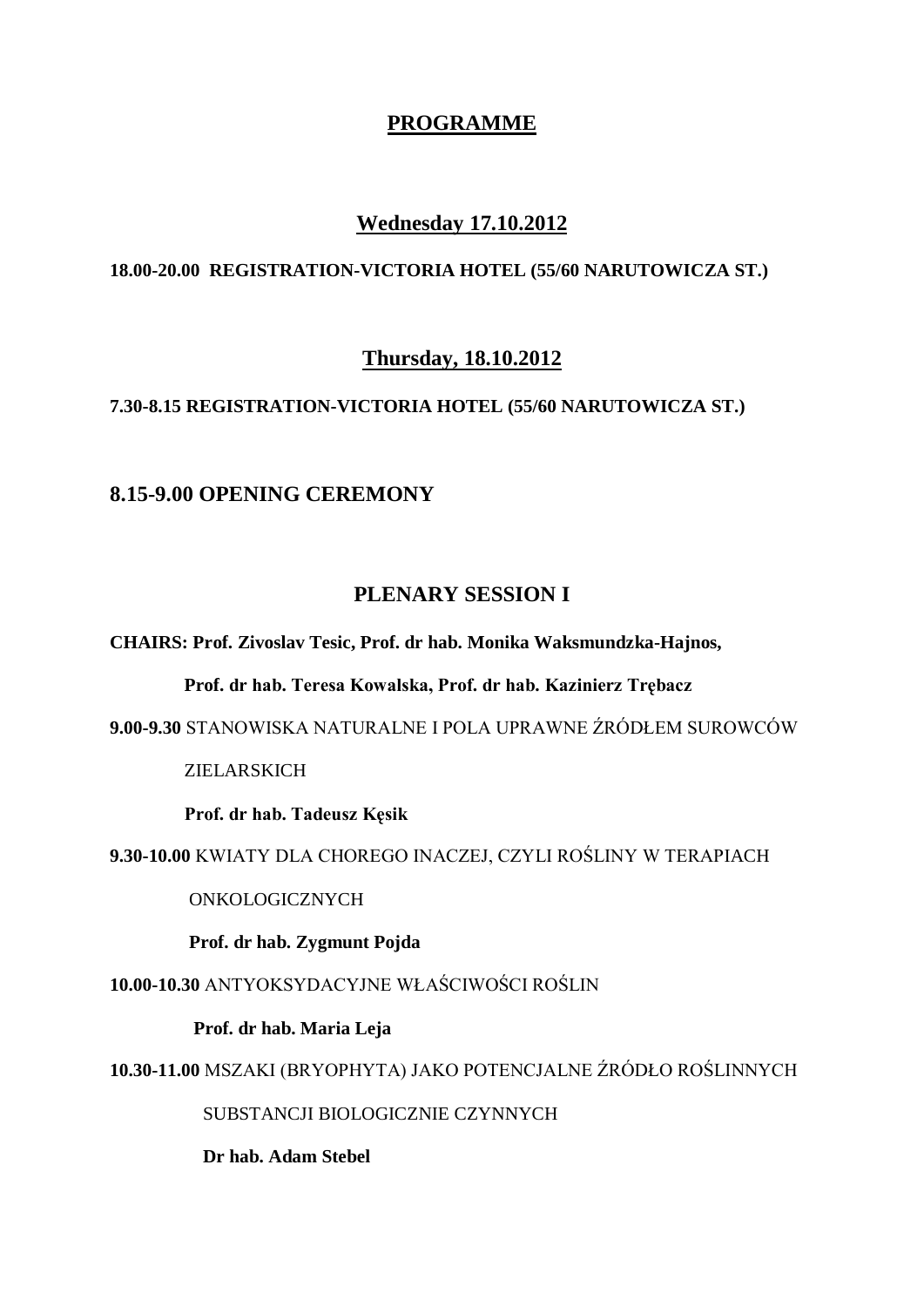## **11.00-11.30 COFFEE BREAK / POSTER SESSION I**

## **PLENARY SESSION II**

#### **CHAIRS: Prof. Christian Zidorn, Prof. dr hab. Bronisław Głód**

 **Prof. dr hab. Dariusz Matosiuk, Dr hab. Krzysztof Jóźwiak** 

**11.30-12.00** THE SUITABILITY OF VARIOUS CLASSES OF NATURAL PRODUCTS

AS CHEMOSYSTEMATIC MARKERS: CASE STUDIES FROM THE

CICHORIEAE AND GNPHALIEAE (BOTH ASTERACEAE)

**Prof. Christian Zidorn, Austria**

**12.00-12.30** MODEL STUDIES OF PLANT PHOTOSYNTHESIS REVEAL MOLECULAR

MECHANISMS OF PROTECTION AGAINST LIGHT STRESS

**Prof. dr hab. Wiesław Gruszecki**

**12.30-13.00** STRATEGIES FOR A RAPID AND RATIONAL EARLY IDENTIFICATION

OF POTENTIAL BIOACTIVE NATURAL PRODUCTS IN COMPLEX

EXTRACTS

**Prof. Jean-Luc Wolfender, Szwajcaria**

**13.00-13.30** ASSESMENT OF AUTHENTICITY OF THE SERBIAN HONEY USING

MODERN ANALYTICAL METHODS

 **Prof. Zivoslav Tesic, Serbia** 

**13.30-14.30 LUNCH**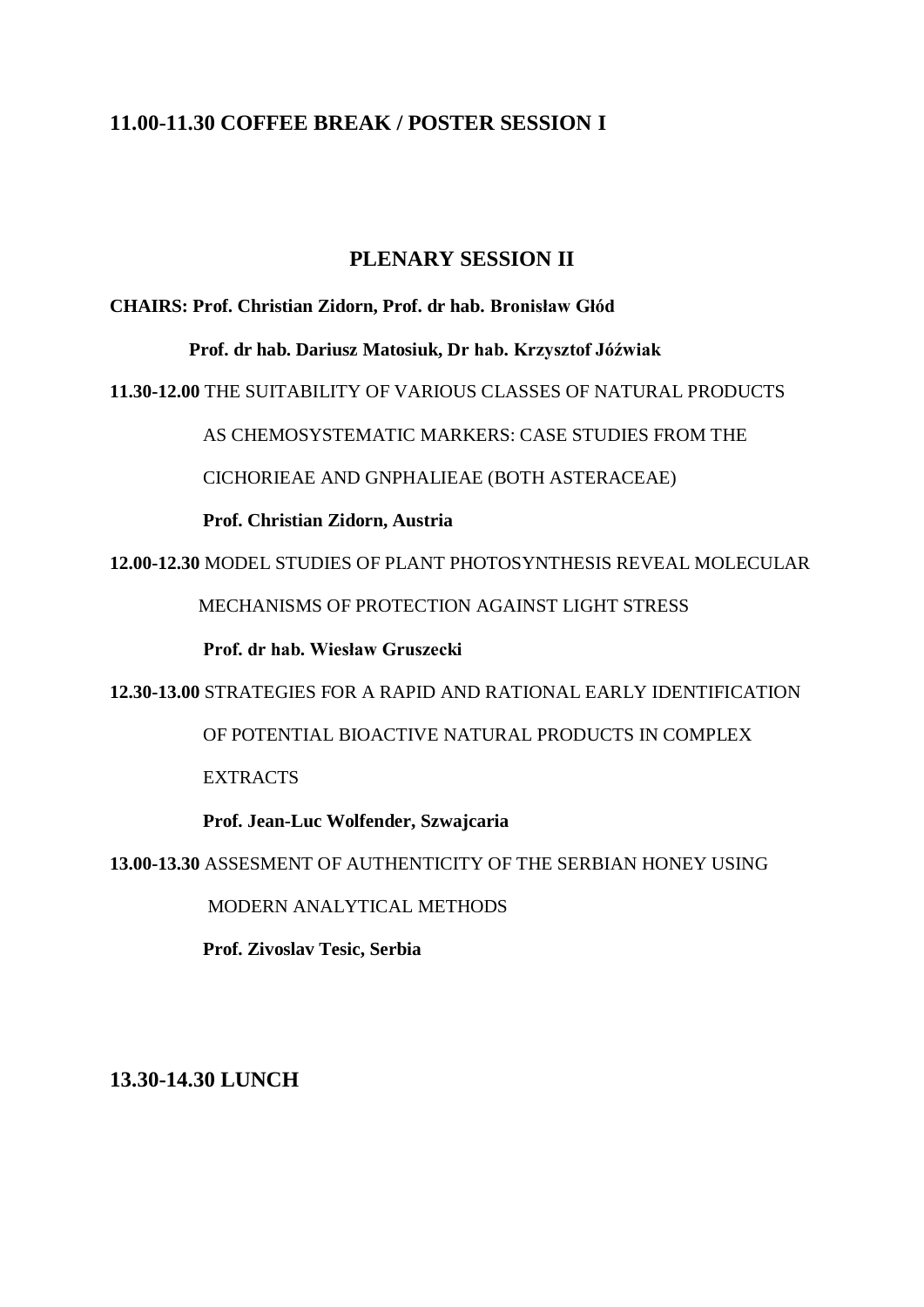## **PLENARY SESSION III**

#### **CHAIRS : Prof. Jean-Luc Wolfender, Prof. dr hab. Ewa Osińska**

 **Dr hab. Katarzyna Seidler-Łożykowska, Dr hab. Adam Stebel**

**14.30-15.00** CHROMATOGRAPHY ANALYSIS OF BIOLOGICALLY ACTIVE

SUBSTANCES OF LOVAGE LEAVES, FRUITS, ROOTSTOCKS AND

ROOTS

#### **Prof. Marchyshyn Svitlana, Chelin Nina, Ukraina**

**15.00-15.30** ROŚLINY NARZĘDZIEM W BADANIACH I USUWANIU

ZANIECZYSZCZEŃ ŚRODOWISKA

**Prof. dr hab. Stanisław Gawroński**

**15.30-16.00** WYKORZYSTANIE TRANSGENEZY I CISGENEZY W BADANIACH I

DOSKONALENIU ROŚLIN

**Prof. dr hab. Krzysztof Kowalczyk**

**16.00-16.30** PROGRESS IN APLICATION OF THE TLC-MS INTERFACE TO

PHYTOCHEMICAL ANALYSIS

**Prof. dr hab. Teresa Kowalska**

## **16.30-17.00 COFFEE BREAK / POSTER SESSION II**

## **PLENARY SESSION IV**

**CHAIRS: Prof. dr hab. Tadeusz Krzaczek, dr hab. Renata Nowak**

 **Prof. dr hab. Maria Swarewicz**

**17.00-17.30** TLC IN BIOCHEMICAL AND PHARMACEUTICAL RESEARCHES

#### **Prof.dr hab. Monika Waksmundzka-Hajnos**

**17.30-18.00** PHYTOCHEMICAL SCREENING AND ANTIOXIDANT ACTIVITY OF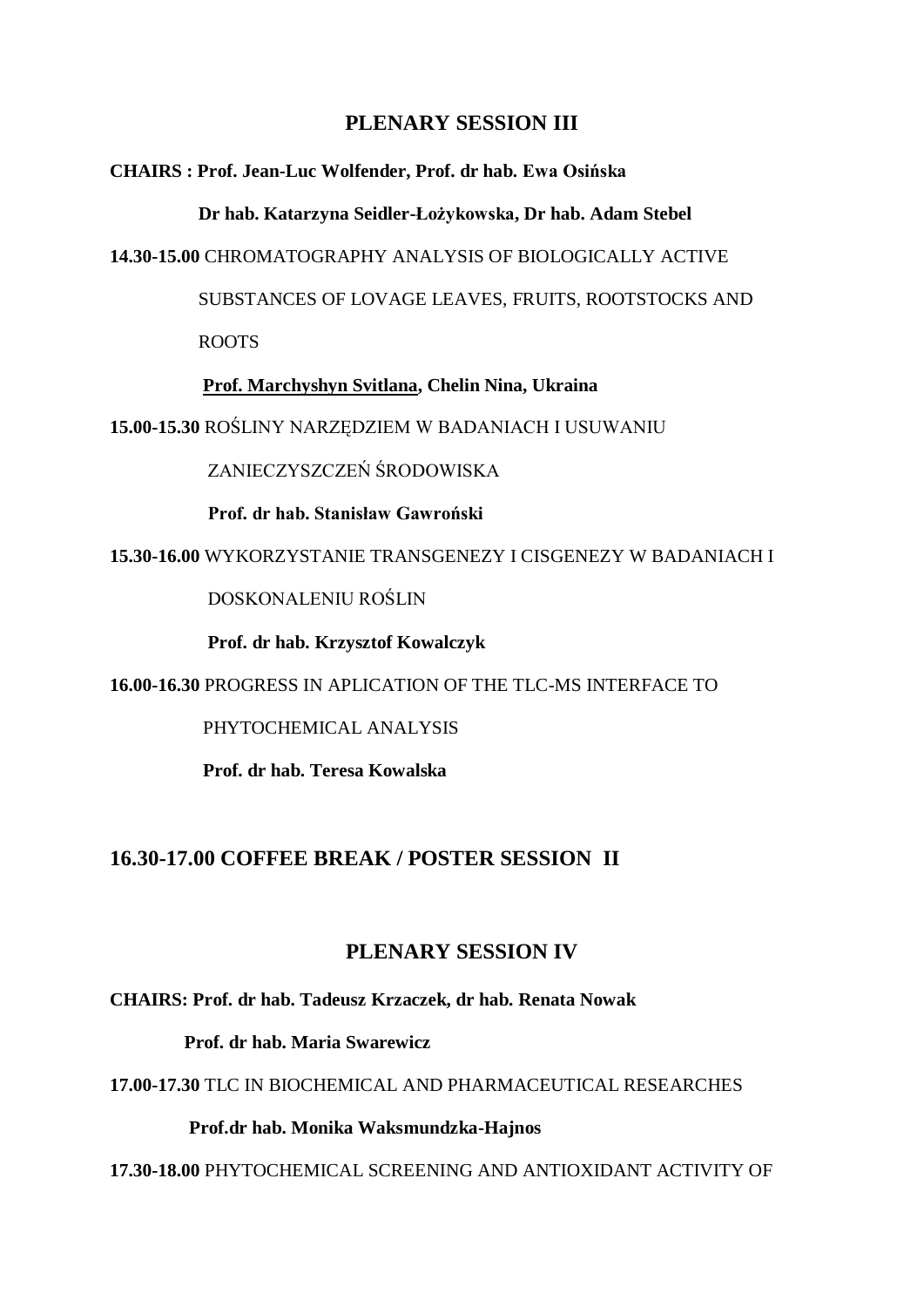EXTRACTS OF STELLARIA MEDIA.

**Prof. Natalia Vorobets, Ukraina**

**18.00-18.30** UŻYTKOWANIE ŁĄK A ZASOBY ROŚLIN LECZNICZYCH W GÓRNYM

ODCINKU DOLINY WIEPRZA

**Prof. dr hab. Tadeusz Krzaczek**

**18.30-19.00** BOTANICAL GARDEN OF LVIV, HISTORY AND THE PRESENT

 **Assist. Prof. Andriy Ivanovych Prokopiv, Director of The Botanical**

**Garden of Ivan Franko National University of Lviv Ukraina**

#### **20.00 SYMPOSIUM BANQUET (VICTORIA HOTEL (55/60 NARUTOWICZA ST.)**

## **FRIDAY, 19.10. 2012**

## **PLENARY SESSION V**

**CHAIRS: Prof. dr hab. Zygmunt Pojda, Prof Hayane Akopyan Nazarko**

 **Prof. dr hab. Maria Leja, Prof dr hab. Anita Biesiada** 

**8.30-9.00** GENETIC TECHNIQUES OF TESTING A BIOLOGICAL OF PLANT

**COMPOUNDS** 

**Prof UM. dr hab Janusz Kocki**

**9.00-9.30** SUBSTANCJE BIOAKTYWNE Z GRZYBÓW LECZNICZYCH

 **Prof. dr hab. Krzysztof Grzywnowicz**

**9.30-10.00** SYNTHESIS, STRUCTURE AND ANTICANCER ACTIVITY OF

ACETYLENIC DERIVATIVES OF BETULIN

**Prof. dr hab. Stanisław Boryczka**

**10.00-10.30** GENETYCZNIE UWARUNKOWANE NARUSZENIE METABOLIZMU

KWASU FOLIOWEGO W PATOLOGII CZŁOWIEKA: STAN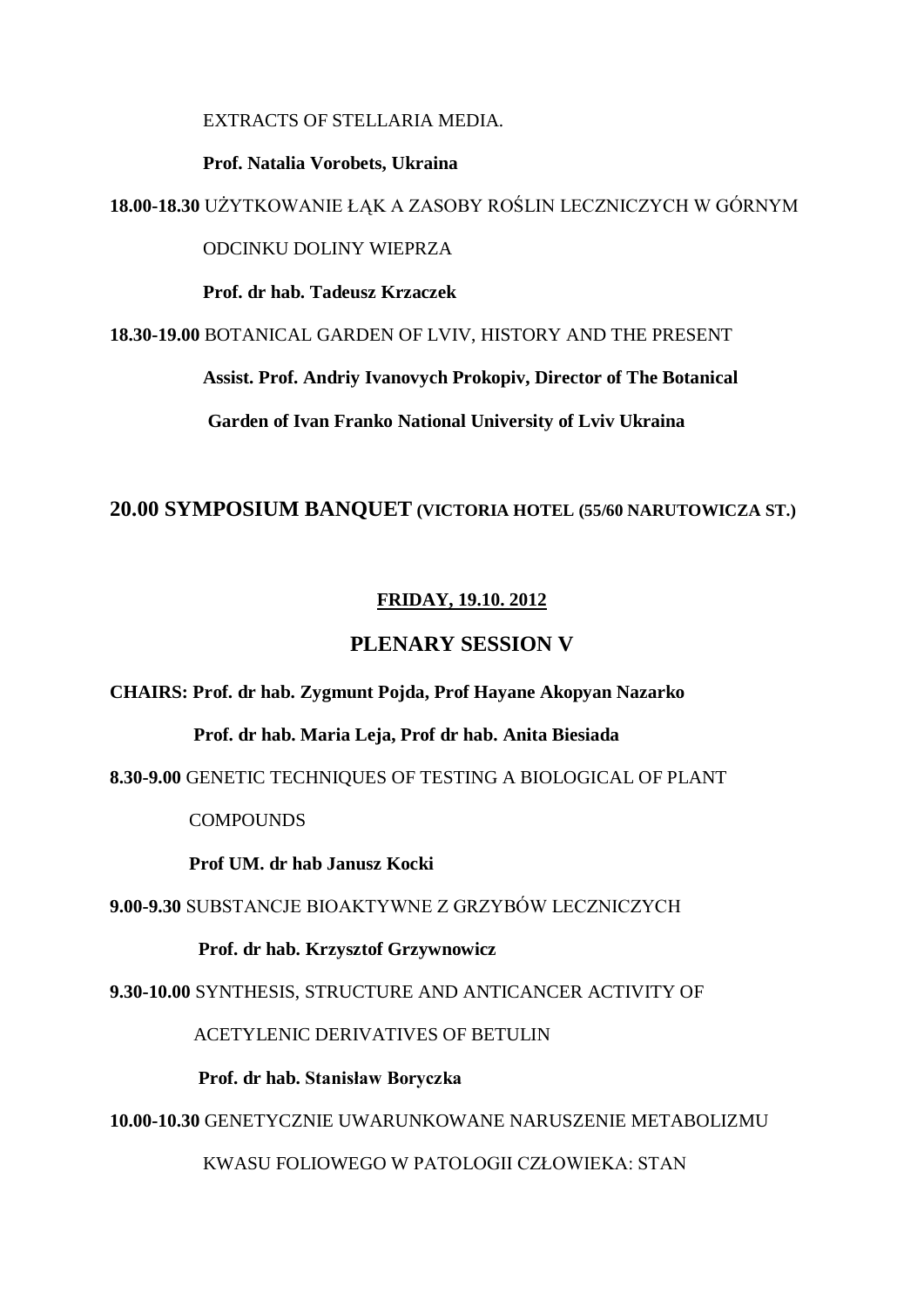PRZEDRZUCAWKOWY CIĄŻY I NIEWYDOLNOŚĆ WIEŃCOWA  **Prof**. **Hayane Akopyan Nazarko, Olena Efimenko, Lilia Czorna, Nadiya Helner, Ukraina 10.30-11.00** THE CURRENT STATUS OF PHYTOTHERAPY OF CHRONIC KIDNEY

#### **INSUFFICIENCY**

 **Dr. Lysyuk Roman, Ukraina**

## **11.00-11.30 COFFEE BREAK / POSTER SESSION III**

#### **SESSION IA (ROOM A)**

**CHAIRS: Prof. dr hab. Grażyna Biała, Prof. UM dr hab. Janusz Kocki**

 **Prof. dr hab. Natalia Vorobets, Prof. dr hab. Zofia Machowicz-Stefaniak**

**11.30-11.50** STUDIES ON THE MECHANISMS OF NICOTINE-INDUCED REWARDING

AND AVERSIVE PROPERTIES RELATED TO ADDICTION

#### **Grażyna Biała, Marta Kruk-Słomka, Barbara Budzyńska**

**11.50-12.10** SEARCHING FOR PROMISING RESOURCES OF CANCER

CHEMOPREVENTIVE COMPOUNDS IN PLANTS AND MUSHROOMS

#### **Renata Nowak**

**12.10-12.30** STUDY OF PHARMACOLOGICAL ACTIVITY OF SALVINORIN A IN

ANIMAL MODELS

**Joanna Listos, Sylwia Talarek, Jolanta Orzelska, Sylwia Fidecka** 

**12.30-12.50** INHIBITORS OF ACHE AND BUCHE IN *ELEUTHEROCOCCUS*

 *LASIOGYNE* (HARMS) S.Y. HU AND THEIR ANTIRADICAL ACTIVITY

#### **Daniel Załuski**

**12.50-13.10** PROSPECTS OF THE THERAPEUTICAL USE OF CANNABINOIDS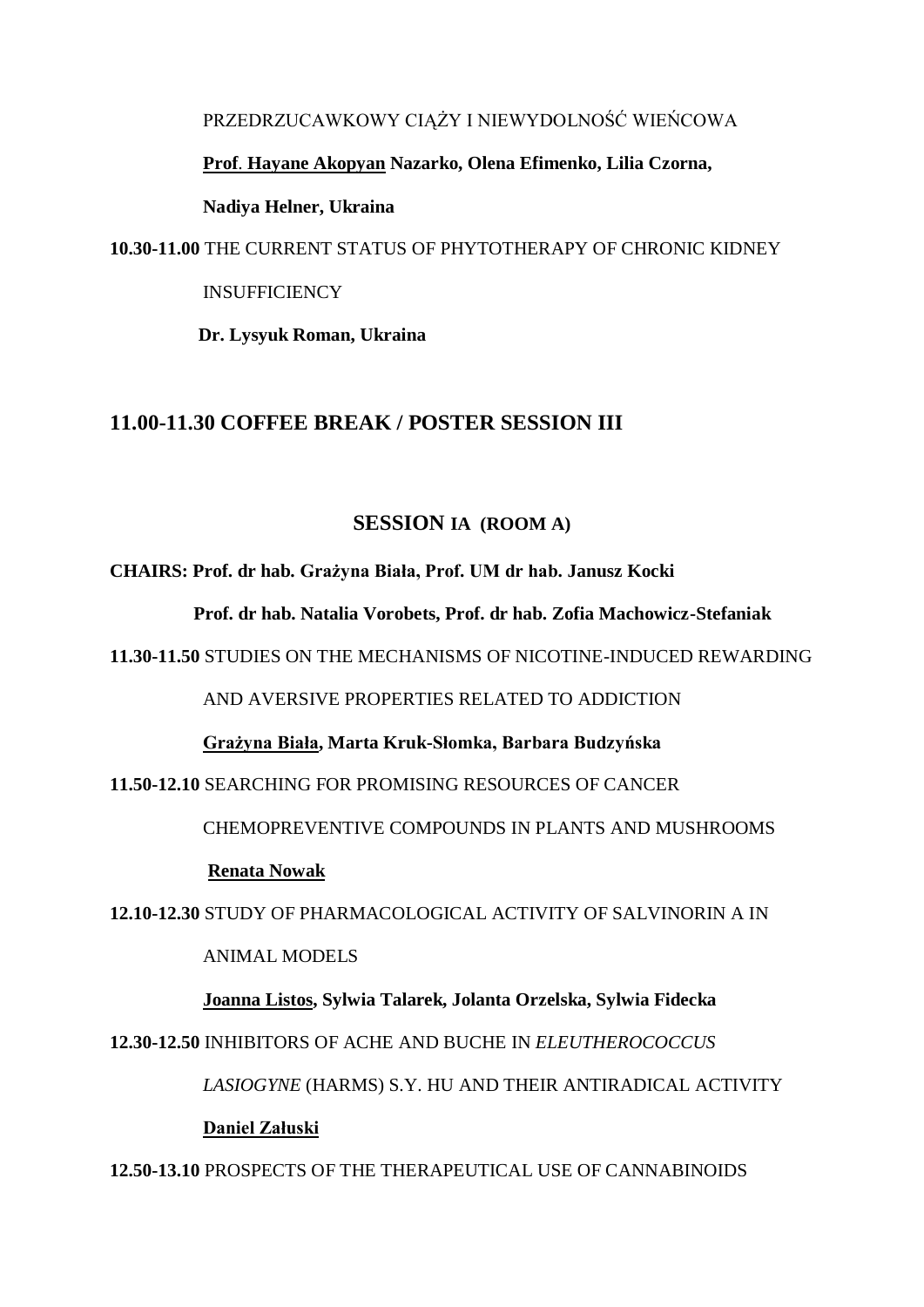**Barbara Budzyńska, Marta Kruk-Słomka, Grażyna Biała 13.10-13.30** EFFECTS OF EXTRACTS FROM EPILOBIUM SP. HERBS AND THEIR GUT MICROBIOTA METABOLITES ON HORMONE-DEPENDENT PROSTATE CANCER CELLS PROLIFERATION AND PSA SECRETION  **Anna K. Kiss, Magdalena Stolarczyk**

#### **SESSION IIB (ROOM B)**

**CHAIRS**: **Prof. dr hab. Svitlana Marchyshyn, Prof. UP dr hab. Renata Nurzyńska-Wierdak, Dr. hab. Adam Matkowski, Dr hab. Anna Bogucka-Kocka** 

**11.30-11.50** THE EFFECT OF DERIVATIVES OF COUMARIN ON THE PHENOMENON

#### OF MULTIDRUG RESISTANCE

 **Anna Bogucka-Kocka, Marcin Czop, Maria Cioch, Małgorzata Kozek, Janusz Kocki** 

11.50-12.10 VOLATILE ORGANIC COMPOUNDS OF THE HERBAL ANTIALLERGIC

#### **COMPOSITION**

#### **Solomiia Kozachok**

**12.10-12.30** SYLIBUM MARIANUM AS A SOURCE OF HEPATOPROTECTIVE

FLAVONOIDS

**Halina Kostek, Alicja Łąkowska** 

**12.30-12.50** THE MOST DANGEROUS PATHOGENS OF HERBS FROM *APIACEAE* 

FAMILY

#### **Zofia Machowicz-Stefaniak, Ewa Zalewska**

#### **12.50-13.10** GENETICALLY DETERMINED VIOLATION OF FOLIC ACID

METABOLISM IN HUMAN PATHOLOGY: NEURAL-TUBE DEFECT AND

CLEFT LIP AND/OR PALATE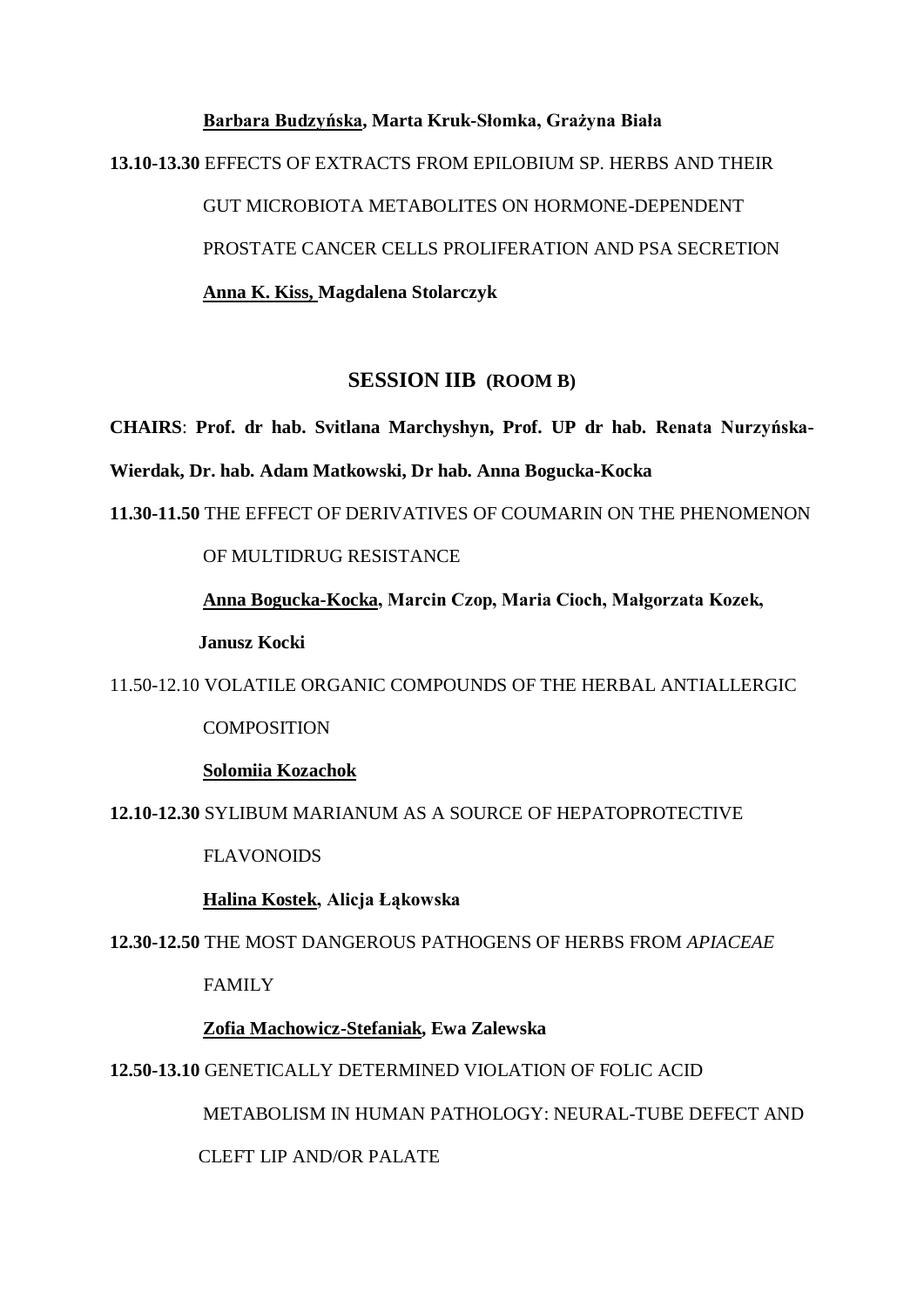# **Oleh-Roman Hnateyko, Halyna Makukh, Liliya Chorna, Erika Patskun, Vira Shuvarska**

**13.10-13.30** INFLUENCE OF MEDICINAL PLANTS AND SPICES ON THE FUNCTION

OF DIGESTIVE SYSTEM OF ANIMALS AND HUMANS

**Malwina Merska, Mateusz Gortat** 

## **SESSION IIIC (ROOM C)**

**CHAIRS**: **Prof. dr hab. Krzysztof Grzywnowicz, Dr Grażyna Szymczak,** 

 **Prof. dr hab. Marian Saniewski**.

**11.30-11.50** BIOFORTIFICATION IN IODINE OF EDIBLE PLANTS AS THE

ALTERNATIVE WAY FOR SALT ENRICHMENT IN THIS ELEMENT

 **Piotr Strzetelski**

**11.50-12.10** EPG METHOD USED FOR THE ASSESSMENT OF PLANT

SUSCEPTIBILITY TO SCALE INSECTS

**Katarzyna Golan, Sylwia Goławska**

**12.10-12.30** CORRELATIONS OF ANNUAL POLLEN SUMS OF SEVERAL FOREST-

FORMING TREES AND METEOROLOGICAL PARAMETERS

 **Irena Agnieszka Pidek, Bogusław Michał Kaszewski** 

**12.30-12.50** IDENTIFICATION OF MEDICINAL PLANTS ON THE CHOSEN

EXAMPLES OF 15TH CENTURY EUROPEAN PAINTINGS. BOTANICAL

KNOWLEDGE AND PAINTING TECHNIQUE COMPARED TO NATURAL

TRUTH – DILEMMAS OF A NATURALIST AND AN ART HISTORIAN

 **Piotr Kulesza, Małgorzata Żak** 

**12.50-13.10** DETERMINATION OF BIOLOGICALLY ACTIVE SUBSTANCES IN THE LEAVES OF VIBURNUM NORMAL (VIBURNUM OPULUS)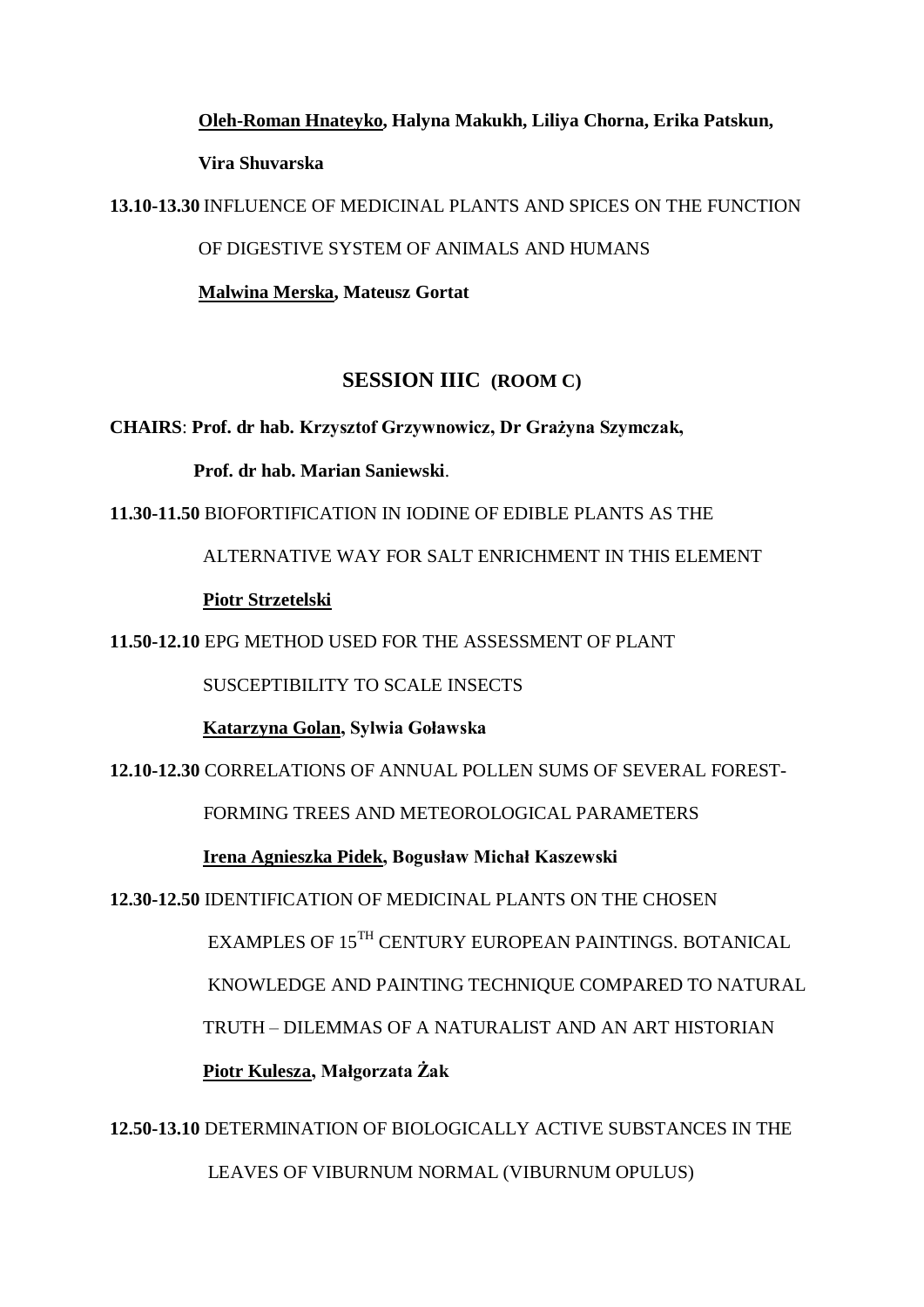#### **Alona Rastiagaieva, Ukraina**

## **13.10-13.30** SIMPLE BENCHTOP BIOASSAYS FOR SCREENING PLANT SAMPLES **Łukasz Cieśla, Iwona Kowalska, Wiesław Oleszek, Anna Stochmal, Monika Waksmundzka-Hajnos**

#### **13.30-15.00 LUNCH**

#### **SESSION IVA (ROOM A)**

#### **CHAIRS: Prof. dr hab. Ryszard Kocjan, Dr Ireneusz Sowa,**

 **Dr Magdalena Wójciak-Kosior**

**15.00-15.20** INFLUENCE OF DIFFERENT INHIBITORS OF HERBAL ORIGIN ON

ACETYLCHOLINESTERASE KINETICS MONITORED BY ISOTHERMAL

TITRATION CALORIMETRY

 **Piotr Drączkowski, Paweł Halczuk, Dariusz Matosiuk, Krzysztof Jóźwiak**

**15.20-15.40** APPLICATION OF LEAD FILM ELECTRODE IN STRIPPING ANALYSIS

OF BIOLOGICALLY ACTIVE COMPOUNDS

#### **Katarzyna Tyszczuk-Rotko**

**15.40-16.00** A LOOK ON THE TRADITIONAL FAR EAST MEDICINAL PRODUCTS THROUGH RESEARCH INTO THE INORGANIC TRACE ANALYSIS **Anna Błażewicz, Ryszard Kocjan**

**16.00-16.20** EXTRACTION OF ACTIVE COMPONENTS FROM MEDICINAL PLANTS

BY USE OF MICROWAVE-ASSISTED TECHNIQUE

 **Ireneusz Sowa, Magdalena Wójciak-Kosior, Ryszard Kocjan**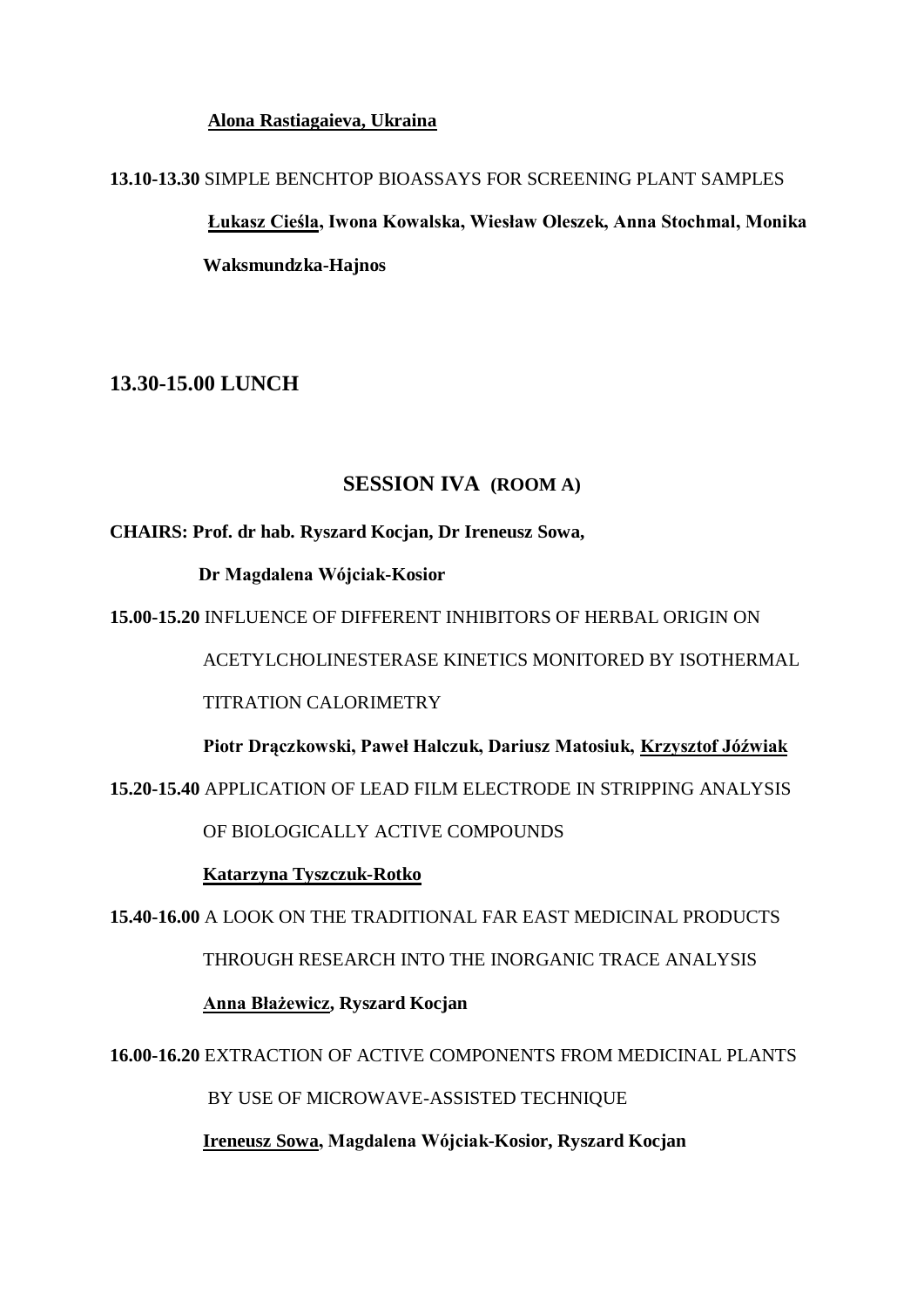#### **SESSION VB (ROOM B)**

#### **CHAIRS**: **Prof. dr hab. Wiesław Mułenko, Prof. dr hab. Helena Smolarz**

 **Dr Roman Lysyuk, Prof. dr hab. Marek Gajewski**

**15.00-15.20** PLANTS AS A SOURCE OF MYCOLOGICAL INVESTIGATIONS

**Wiesław Mułenko, Monika Kozłowska, Urszula Świderska-Burek,** 

 **Agata Wołczańska, Robert Zubel**

**15.20-15.40** MORPHOLOGICAL CHARACTERS OF GENERATIVE SHOOTS OF

SHALLOT (*ALLIUM CEPA* L. VAR. *ASCALONICUM* BACKER) AND SEED

YIELD DEPENDING ON THE CULTIVATION METHOD

**Maria Tendaj, Barbara Mysiak, Marcela Krawiec**

**15.40-16.00** PHARMACOGNOSTICAL INVESTIGATION OF THE GERANIUM

SIBIRICUM L

**M.V. Isiuk, L.V. Benzel** 

**16.00-16.20** THE GROWTH AND DEVELOPMENT OF VEGETATIVELY AND

GENERATIVELY PROPAGATED SHALLOT (*ALLIUM CEPA* L. VAR.

*ASCALONICUM* BACKER)

**Maria Tendaj, Barbara Mysiak, Marcela Krawiec** 

**16.20-16.40** GIBBERELLIC ACID IMPACT ON GENTIANA ASCLEPIADEA L. SEED

**GERMINATION** 

**Anna Zając, Anna Pindel**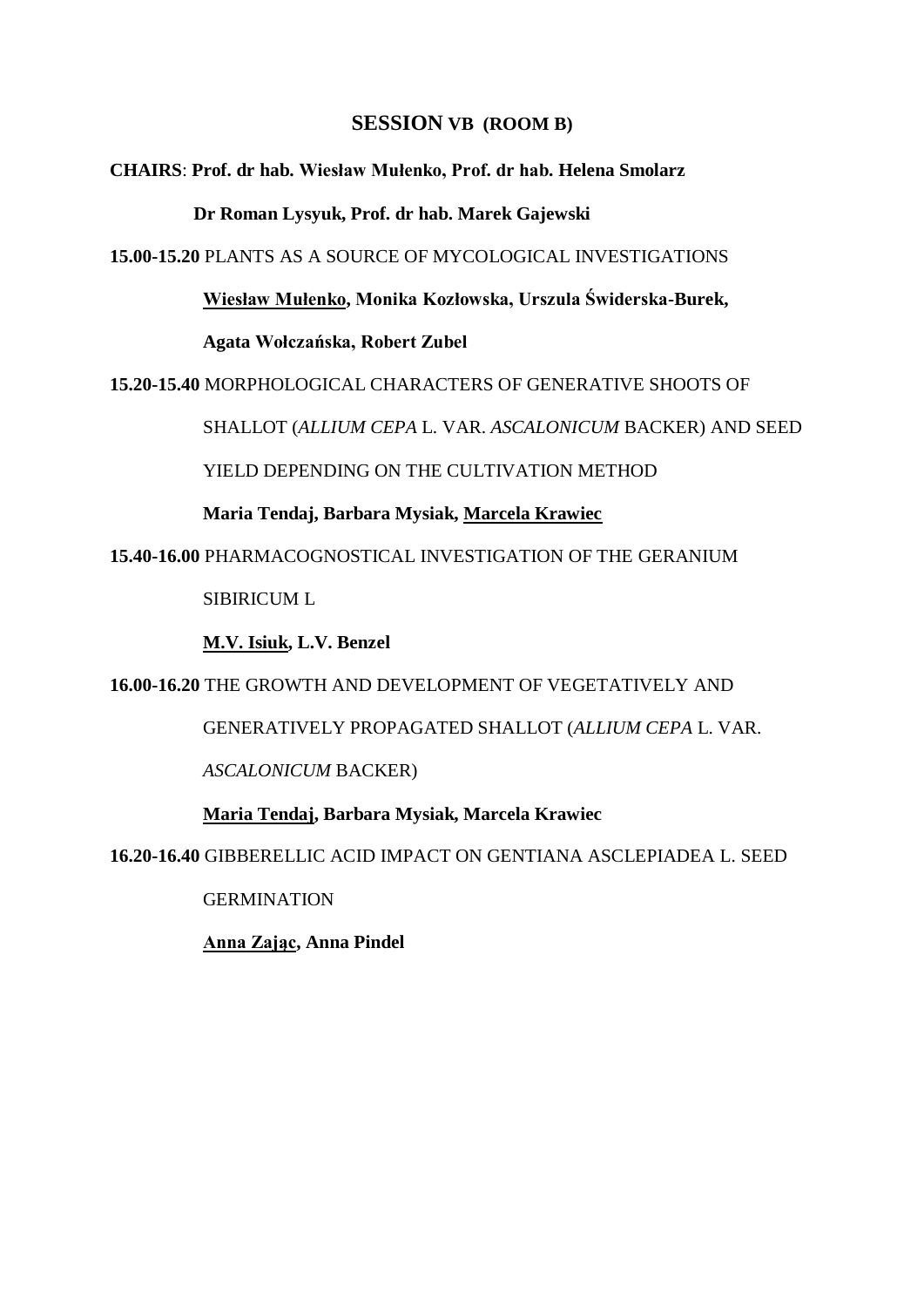## **SESSION VIC (ROOM C)**

#### **CHAIRS**: **Prof. dr hab. Bożenna Czarnecka, Prof. dr hab. Maria Tendaj,**

#### **Dr Sławomir Dresler**

**15.00-15.20** POLLEN PRODUCTION IN *SENECIO MACROPHYLLUS* M.BIEB

POPULATIONS

**Bożenna Czarnecka, Bożena Denisow** 

**15.20-15.40** RESOURCES AND DYNAMIC TENDENCIES OF NON-FOREST

MEDICINAL PLANT SPECIES IN GÓRZNO-LIDZBARK LANDSCAPE

PARK

**Dorota Gawenda-Kempczyńska, Tomasz Załuski, Iwona Paszek**

**15.40-16.00** ENTOMOFAUNA SELECTED SPECIES OF HERBS

#### **Katarzyna Karczmarz**

**16.00-16.20** CHARACTERISTICS AND ULTRASTRUCTURAL INVESTIGATIONS OF

THE MODE OF INFECTION BY *PHYLLOSTICTA PLANTAGINIS*

#### **Beata Zimowska**

**16.20-16.40** EXPRESSED SEQUENCE TAGS (ESTS) AS A SOURCE OF MOLECULAR

MARKERS APPLIED FOR GENETIC DIVERSITY RESEARCH OF

RHODODENDRONS (*RHODODENDRON* SP.)

**Jarosław Pławiak, Joanna Holizna, Małgorzata Czernicka** 

## **16.40-17.30 COFFEE BREAK / POSTER SESSION IV**

## **19.00** *CONCERT –FEDERACJA LUBELSKICH BARDÓW*